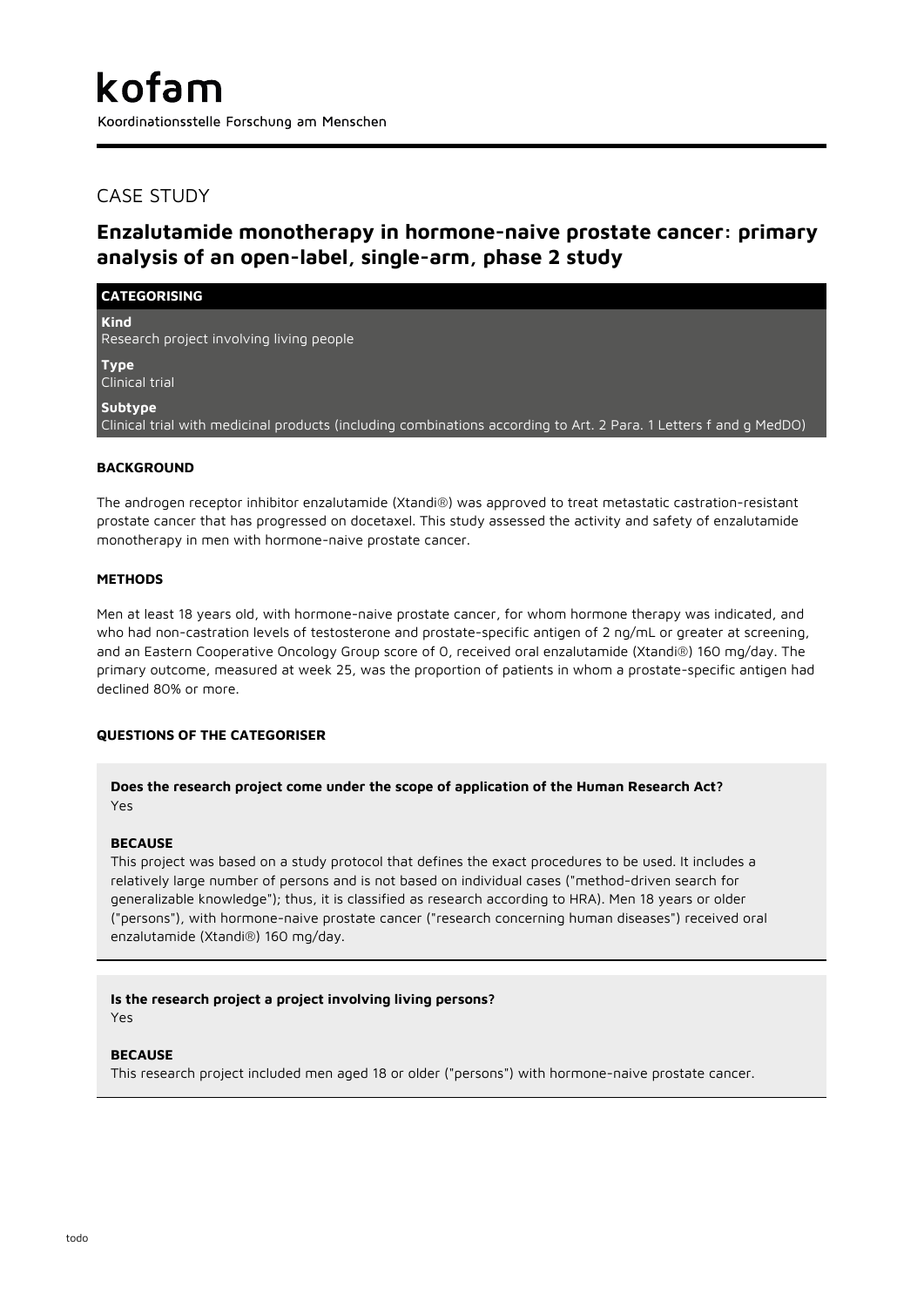#### **Is the research project a clinical trial?** Yes

## **BECAUSE**

According to the study protocol, the investigator treated men ("persons") with hormone-naive prostate cancer with oral enzalutamide (Xtandi®) 160 mg/day ("health related intervention [therapeutic measure]"). These men were "prospectively assigned" to the intervention, and the study estimated the proportion of patients whose prostate-specific antigen had declined 80% or more by week 25 ("to investigate its effect on health").

**Does the trial involve investigating medicinal products (including combinations according to Art. 2 Para. 1 Letters f and g Medical Device Ordinance (MedDO) from the July 1, 2020)?** Yes

## **BECAUSE**

This clinical trial investigated the effects of enzalutamide (Xtandi®) 160 mg/day ("medicinal products").

#### **Is the IMP authorised in Switzerland?**

Yes

#### **BECAUSE**

This clinical trial investigated the effects of enzalutamide (Xtandi®) 160 mg/day. Xtandi® is "authorised" for the market in Switzerland (approval number (Xtandi®): 63040 [Swissmedic]).

## **Does the IMP administration comply with the specifications in the summary of product characteristics (SPC)?**

No

## **BECAUSE**

This clinical trial investigated the effects of enzalutamide (Xtandi®) 160 mg/day in men aged 18 or older with hormone-naive prostate cancer, for whom hormone therapy was indicated and who had non-castration levels of testosterone. Enzalutamide (Xtandi®) was not given in combination with hormone therapy. Enzalutamide (Xtandi®) is approved in combination with luteinising hormone-releasing hormone analogues to treat patients with metastatic castration-resistant prostate cancer, who already received docetaxel therapy. Use of enzalutamide (Xtandi®) within this clinical trial does not correspond with approved uses.

# **Does the deviation from the specifications in the SPC concern indication or dosage?**

Yes

#### **BECAUSE**

This clinical trial investigated the effects of enzalutamide (Xtandi®) 160 mg/day in men aged 18 or older with hormone-naive prostate cancer, for whom hormone therapy was indicated and who had non-castration levels of testosterone. Xtandi® was not combined with hormone therapy. Xtandi® is approved in combination with luteinising hormone-releasing hormone analogues to treat patients with metastatic castration-resistant prostate cancer, who have already received docetaxel therapy. The use of Xtandi® in this clinical trial does deviates from the specifications in the Summary of Product Characteristics only in regards to required cointerventions, but not regarding indication or dosage.